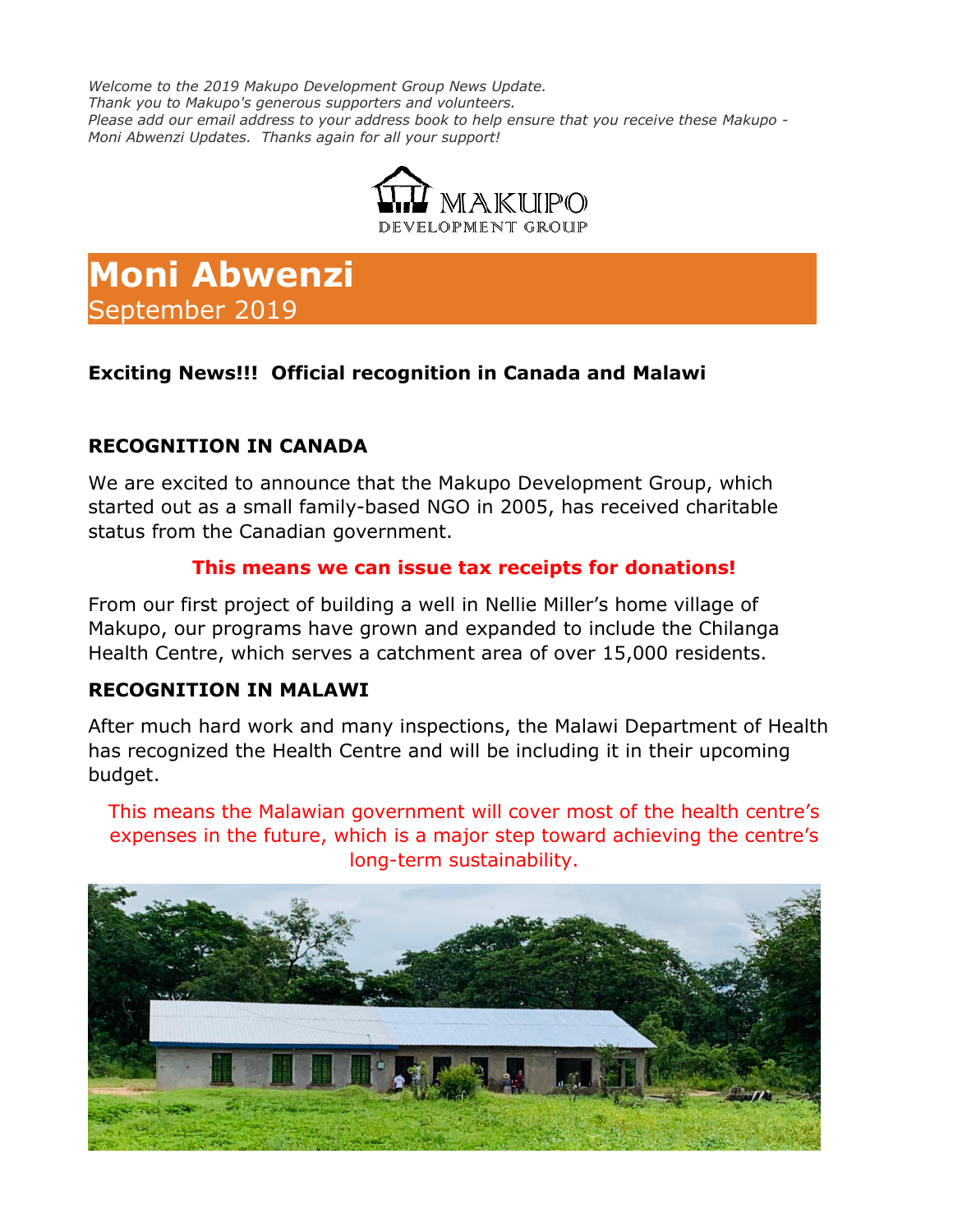

## **Makupo Development Group 2019 Fundraising Campaign GOAL = \$25,000**

The Chilanga Health Centre is growing, and is now serving 80 patients a day. The Centre's dedicated healthcare team, Mike Besten (Medical Assistant), Sheila Sokole (Nurse/Midwife Technician) and Tina Mbewe (Ward Attendant), are working tirelessly to meet the needs of the community. Thirty Village Health Workers (all volunteers) support the team by sharing health education and prevention practices in their villages and encouraging early referrals to the centre.

There are future plans to expand existing programs, such as Palliative Care and Family Planning, to include "youth friendly" services, HIV testing and counselling, labour and delivery, to name just a few.

*However,* before moving forward we must first complete some infrastructure. The roof needs to be finished before the rainy season arrives in November. Only then can we paint and furnish the new section of the health center. We have a brand new well but indoor plumbing needs to be completed to ensure proper sanitation.

**Here is how you can make a donation** (please include your full name and address if you would like a tax receipt)**:**

#### **E-transfer**: [hicksm@vaniercollege.qc.ca](mailto:hicksm@vaniercollege.qc.ca)

**Personal cheque**: Makupo Development Group, 160 Hébert, St-Laurent, QC H4N 2K5

**PayPal**: Visit our website at **[www.makupo.org](http://www.makupo.org/)** where you can also learn more about our work.

We sincerely appreciate any donation, big or small. This health centre has already saved many lives and—with support from donors like you—will realize its potential to improve the health of thousands of rural Malawians. **Thank you!**

Gwen Schulman, Chair **Melodie Hicks, Vice-Chair & Health Advisor**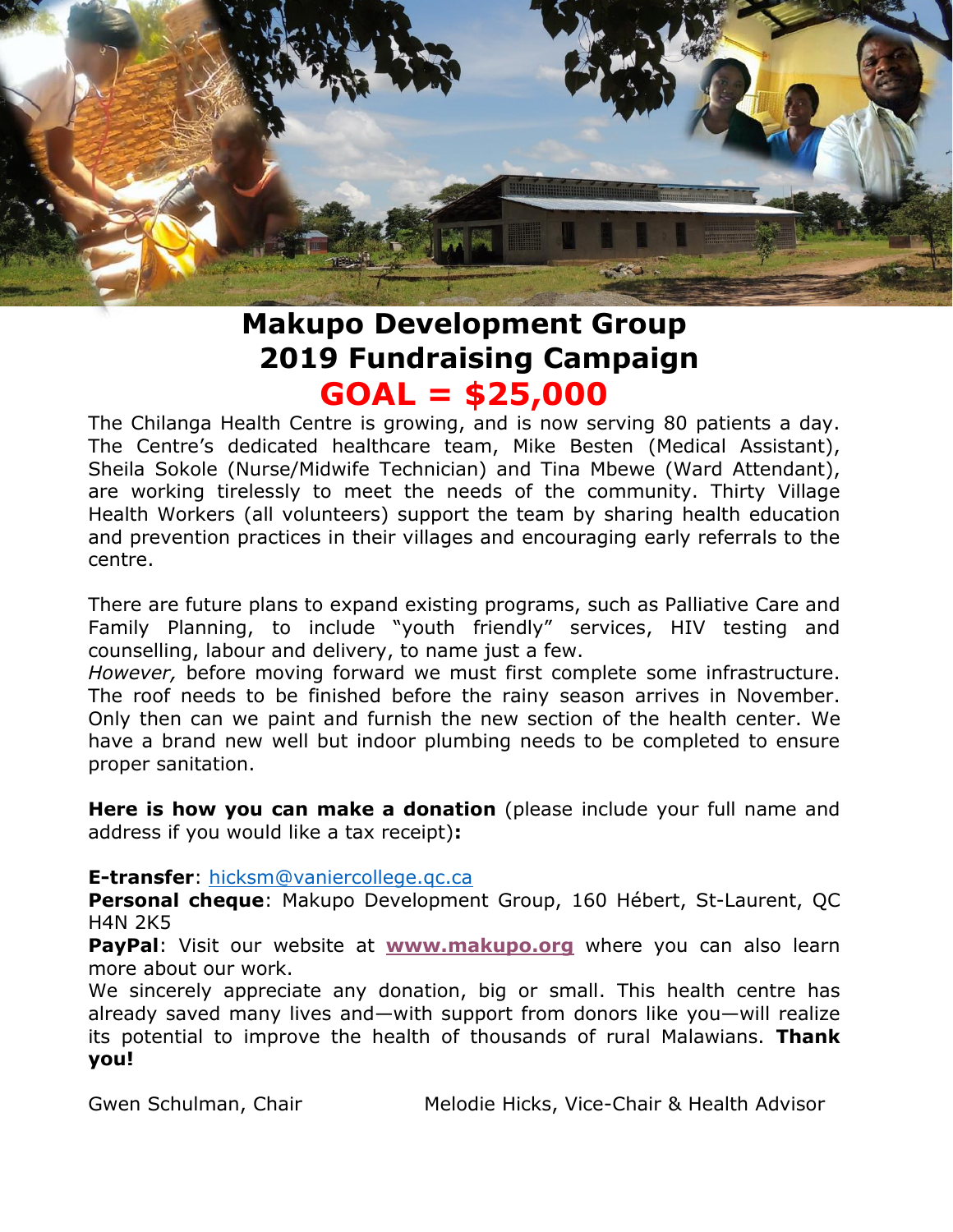

*Early days at the Health Centre: registration and baby-weighing outdoors*



*Outside the current building The Centre's hard-working staff and volunteers*